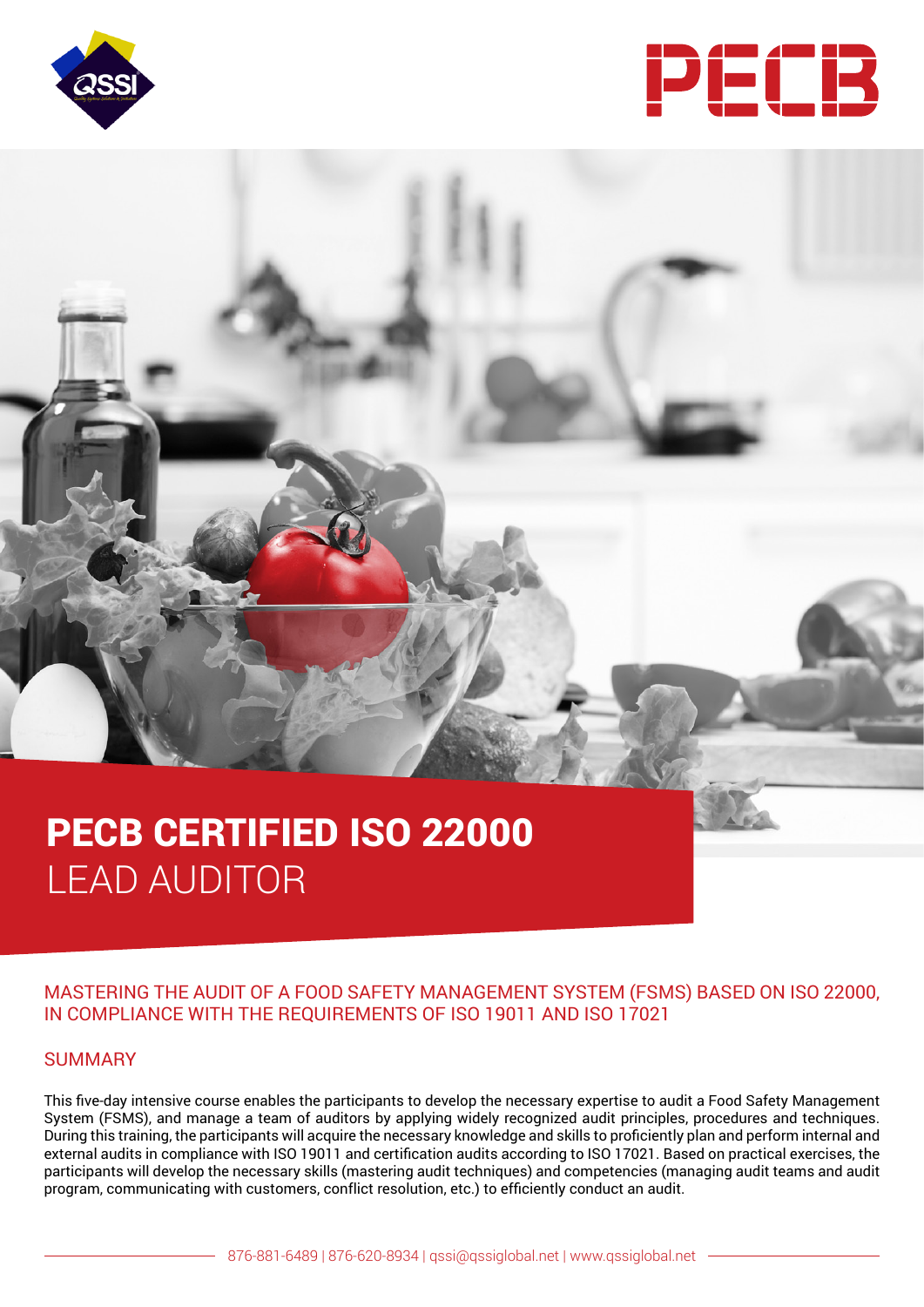

# WHO SHOULD ATTEND?

Internal auditors

DAY 1

DAY<sub>2</sub>

DAY 3

DAY 4

DAY<sub>5</sub>

- Auditors wanting to perform and lead FSMS certification audits
- Project managers or consultants wanting to master the FSMS audit process
- Individuals responsible for Food Safety conformity in an organization
	- Experts wanting to prepare for a Food Safety audit function

# **COURSE AGENDA** DURATION: 5 DAYS

# Introduction to Food Safety Management System (FSMS) concepts as required by ISO 22000

- ▶ Normative, regulatory and legal framework related to Food Safety
- **ISO 22000 certification process**
- ▶ Food Safety Management System (FSMS)
- ▶ Detailed presentation of the clauses of ISO 22000

# Planning and initiating an ISO 22000 audit

- ▶ Fundamental audit concepts and principles
- Audit the approach based on evidence and risk
- ▶ Preparation of an ISO 22000 certification audit
- ▶ FSMS documentation audit
- $\blacktriangleright$  Conducting an opening meeting

# Conducting an ISO 22000 audit

- Communication during the audit
- ▶ Audit procedures: observation, document review, interview, sampling techniques, technical verification, corroboration and evaluation
- Audit test plans
- ▶ Formulation of audit findings and documenting nonconformities

# Concluding and ensuring the follow-up of an ISO 22000 audit

- ▶ Audit documentation
- Conducting a closing meeting and conclusion of an ISO 22000 audit
	- $\blacktriangleright$  Evaluation of corrective action plans
	- ISO 22000 surveillance and internal audit management program

# Certification Exam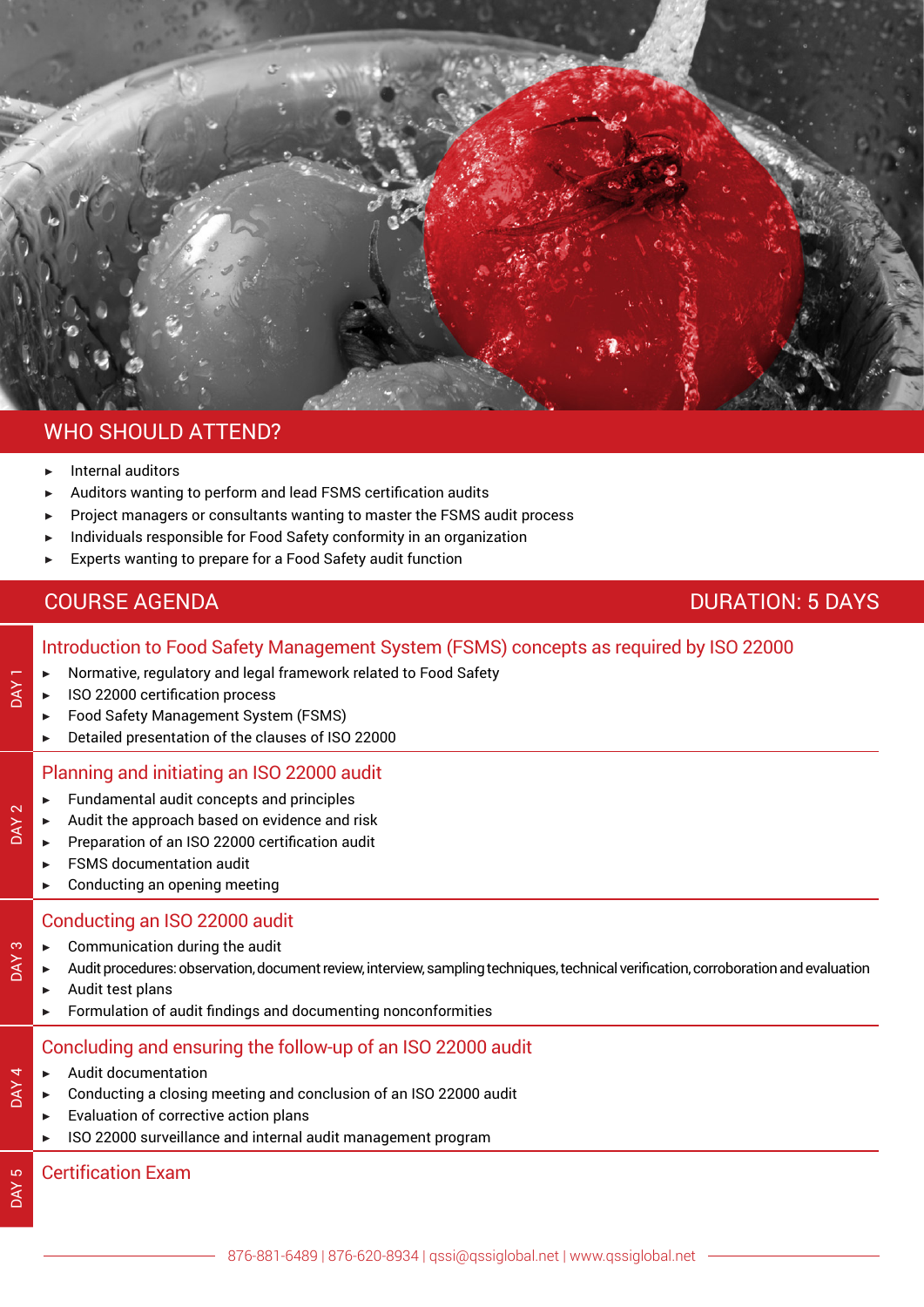

# LEARNING OBJECTIVES

- To acquire the expertise of performing an ISO 22000 internal audit, following the ISO 19011 quidelines
- ▶ To acquire the expertise of performing an ISO 22000 certification audit, following the ISO 19011 guidelines and
- ▶ ISO 17021 specifications
- To acquire the necessary expertise for managing an FSMS audit team
- To understand the relationship between an FSMS, including controls and compliance with the requirements of different organization's stakeholders

# EXAMINATION

The "PECB Certified ISO 22000 Lead Auditor" exam fully meets the requirements of the PECB Examination and Certification Program (ECP). The exam covers the following competence domains:



# Domain 1: Fundamental principles and concepts in Food and Safety Management System

Main Objective: To ensure that the ISO 22000 Lead Auditor candidate can understand, interpret and illustrate the main Food Safety Management concepts related to a Food Safety Management System (FSMS)



3

#### Domain 2: Food and Safety Management System (FSMS)

Main Objective: To ensure that the ISO 22000 Lead Auditor candidate can understand, interpret and illustrate the main concepts and components of a Food Safety Management System based on ISO 22000

# Domain 3: Fundamental Audit Concepts and Principles

Main Objective: To ensure that the ISO 22000 Lead Auditor candidate can understand, interpret and apply the main concepts and principles related to an FSMS audit in the context of ISO 22000



5

6

7

#### Domain 4: Preparation of an ISO 22000 audit

Main Objective: To ensure that the ISO 22000 Lead Auditor candidate can prepare appropriately an FSMS audit in the context of ISO 22000

# Domain 5: Conduct of an ISO 22000 audit

Main Objective: To ensure that the ISO 22000 Lead Auditor candidate can conduct efficiently an FSMS audit in the context of ISO 22000

# Domain 6: Conclusion and follow-up of an ISO 22000 audit

Main Objective: To ensure that the ISO 22000 Lead Auditor candidate can conclude an FSMS audit and conduct follow-up activities in the context of ISO 22000

#### Domain 7: Management of an ISO 22000 audit program

Main Objective: To ensure that the ISO 22000 Lead Auditor understands how to establish and manage an FSMS audit program

- The "PECB Certified ISO 22000 lead auditor" exam is available in different languages, such as English, French, Spanish and Portuguese
- Duration: 3 hours
- For more information about the exam, please visit: www.pecb.com